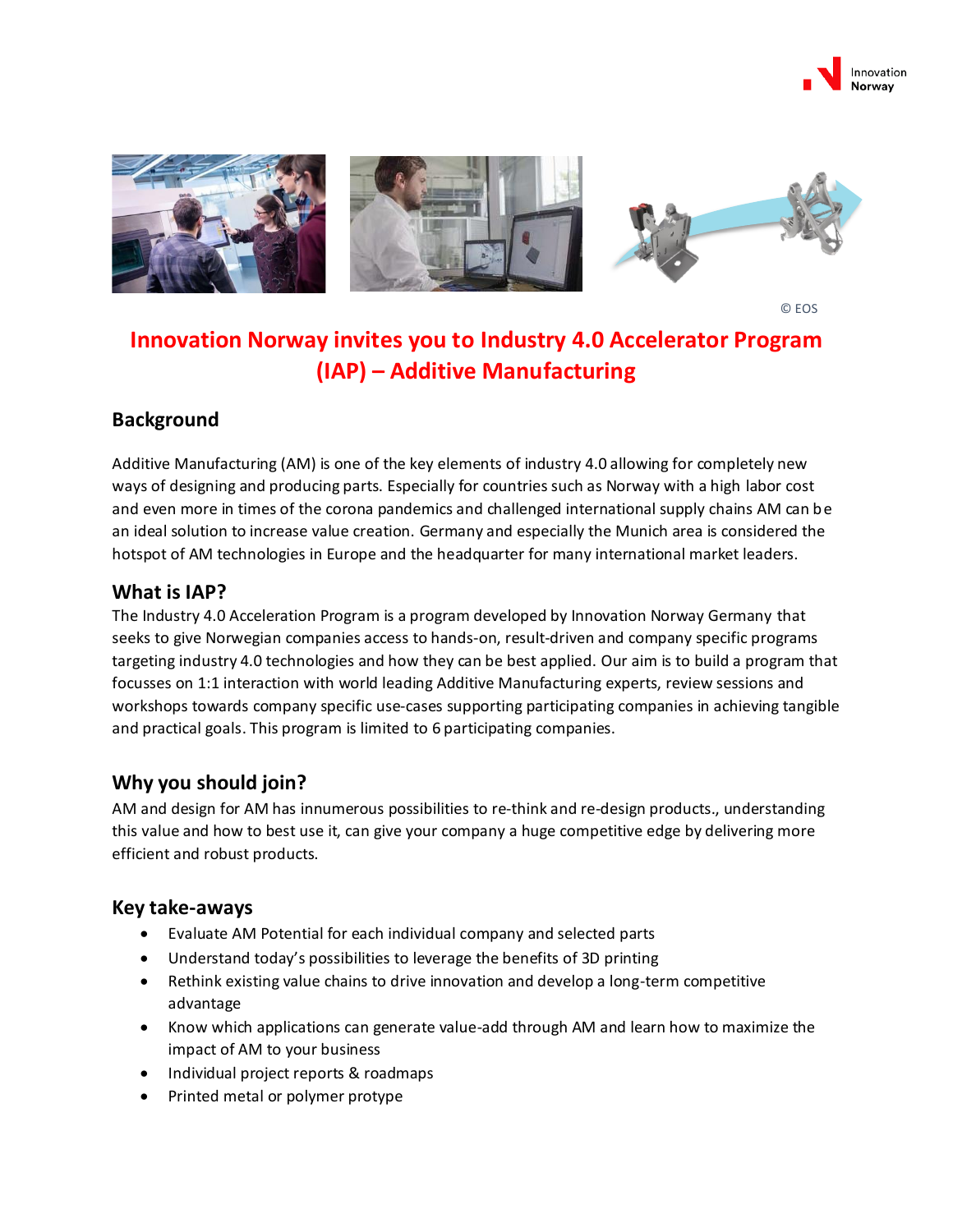### **Who should join**

The program targets specifically manufacturing companies from all industrial sectors that have identified AM as an interesting path to develop the companies' product portfolio. Since the program covers technical as well as strategic and operational aspects it is advised that these levels of the participating companies also join the program at some point throughout the program.

### **Time commitment**

The program has an expected duration of 16 weeks seeks however to be as flexible as possible according to the best practical support for participating companies.

### **Program outline:**

**Phase 1** (Group & 1-1) - complementary

- Webinar 1 Fundamentals of industrial AM
- Webinar 2 Technology Overview & market outlook
- 1-1 company specific program discussion and Q&A

**Phase 2:** (Group & 1-1)

- Webinar 3 Inspiration and Innovation Session
- Collaborative Project development session to choose and define most tangible desired outcome per company (1-1)
- Initiation and alignment on deliverables and choosing of right "track" (1-1)
- Track 1: AM Starter Package (1-1)
- Track 2: Develop your Application (1-1)
- Track 3: AM Expert Program (1-1)
- Track 4: Fully Customized Program (1-1)
- *Topics covered: Part Screening and Evaluation, AM Business Case Analysis, Design for AM, Critical-to-Quality analysis, Support Structure, Data Preparation*

**Phase 3:** (1-1)

- Bringing parts to reality Printing
- Project report and roadmap per company

### **Technical partner:**

For this program Innovation Norway has selected EOS Additive Minds as a technical partner. EOS is the leading technology provider worldwide for industrial 3D printing of metals and plastics pioneering and innovating for integrated solutions in additive manufacturing. EOS has more than 30 years of AM experience and operates more than 400 systems in 68 countries. For this program a total of 9 AM experts with different fields of expertise are available to participating companies.